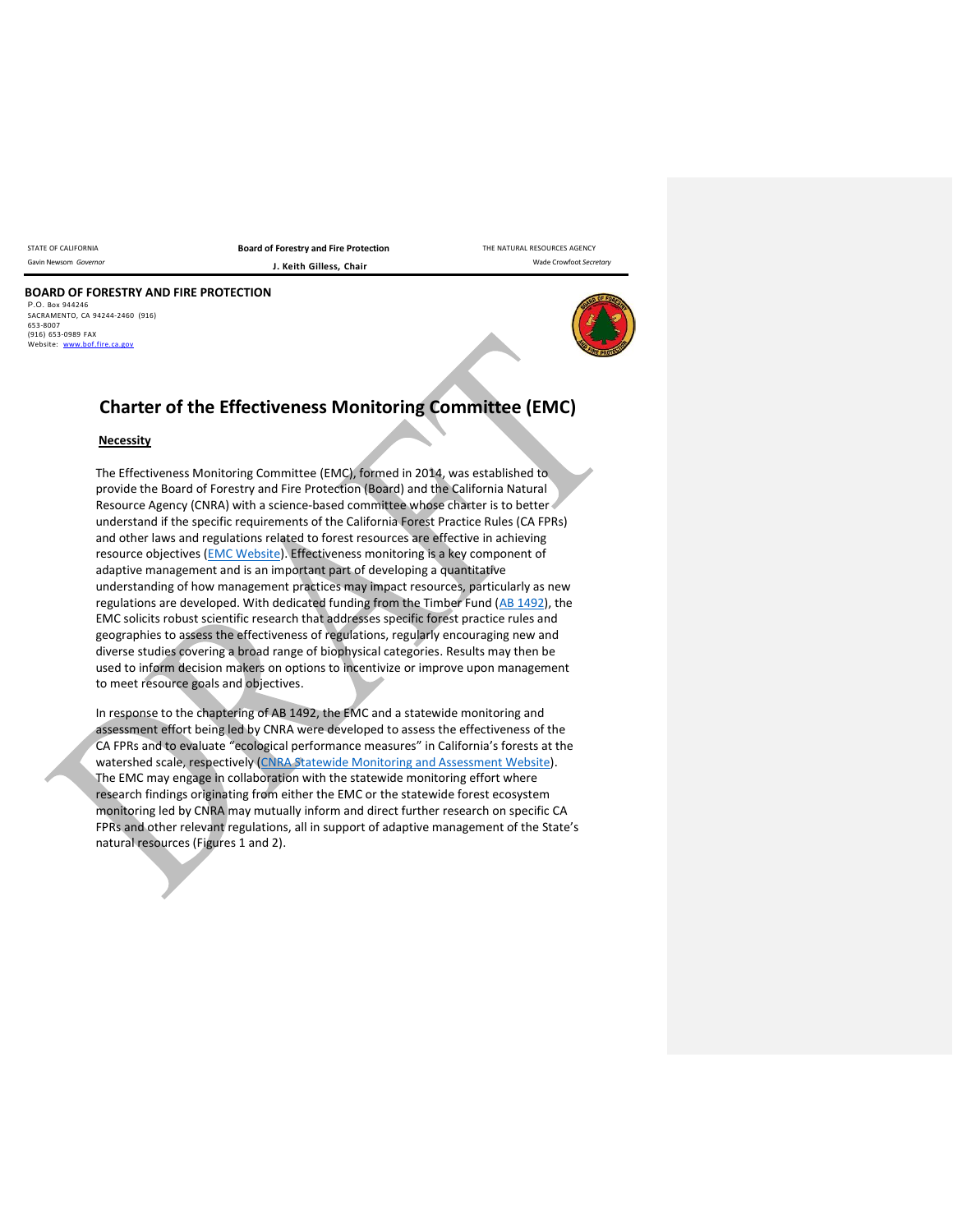

**Figure 1.** Comparison between EMC (Board of Forestry) and EPM (CNRA) monitoring and assessment efforts under AB 1492.

**Commented [GB1]:** Should this graphic stay in the Charter or be moved to the Strategic Plan?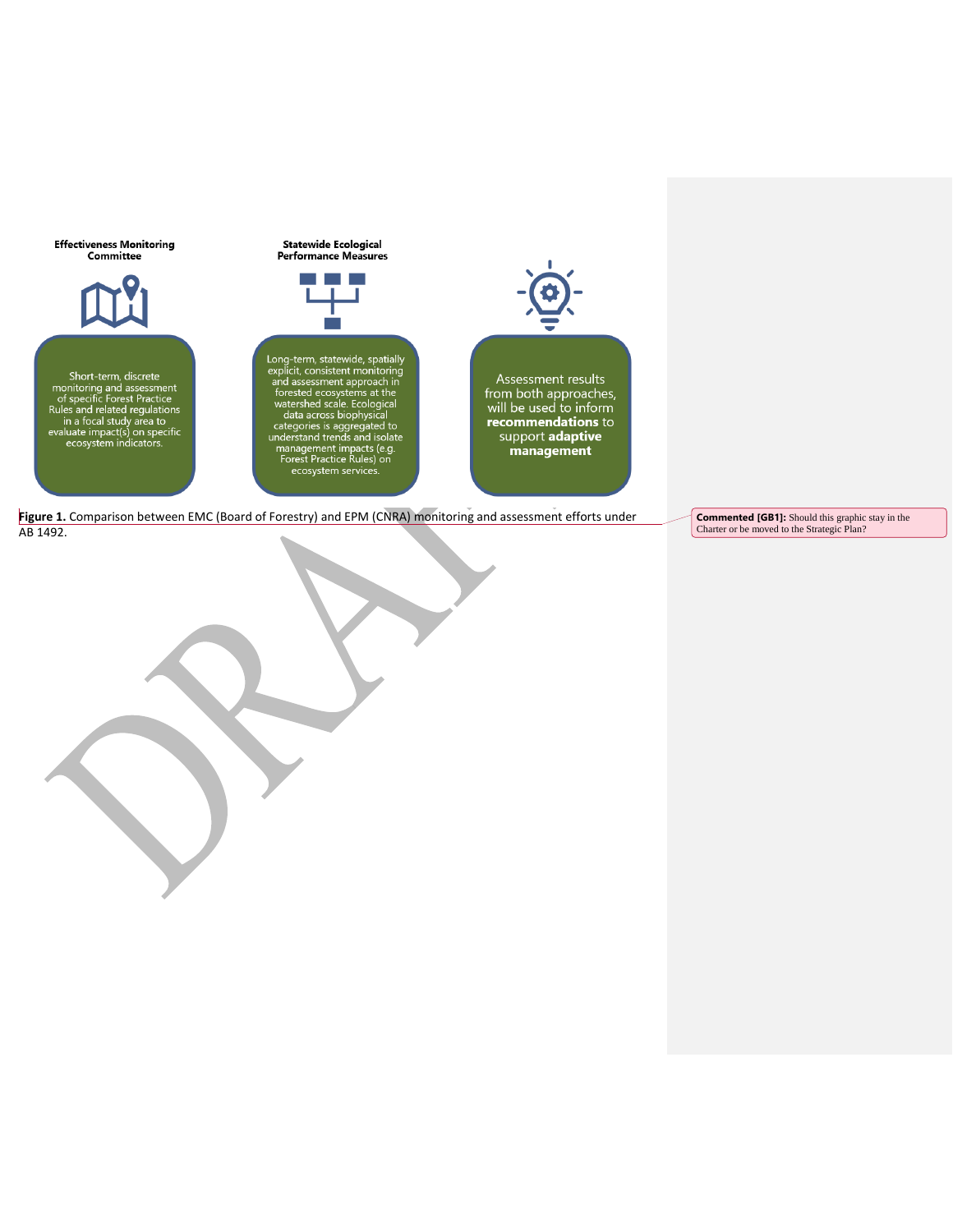#### **Purpose, Goals, and Objectives**

The EMC acts as a technical advisory committee to, and receives oversight from, the Board to develop and implement an effectiveness monitoring program that can provide an active feedback loop to policymakers, managers, agencies, and the public. The EMC provides input to the Board to ensure a scientific-based monitoring effort is used to comply with the reporting requirements of AB 1492 and evaluates the effectiveness of the CA FPRs and other forestry-related laws and regulations related to water quality, aquatic habitat, and wildlife habitats. The EMC then takes this analysis and presents findings in a formal adaptive management format to inform the Board in its future policy development.

## *Goals:*

Establish a collaborative, transparent, and science-based monitoring effort and processbased understanding of the effectiveness of the CA FPRs and other forestry-related laws and regulations on maintaining or enhancing water quality, aquatic habitat, and wildlife habitats. The EMC will:

- **a)** Provide a framework and support to comply with the reporting requirements of AB 1492;
- **b)** Support an adaptive management process by providing feedback to the Board regarding CA FPR effectiveness;
- **c)** Facilitate and recommend monitoring practices to evaluate how well current practices restore and maintain riparian, aquatic, and terrestrial habitat on private and state forestlands for state and federally listed species and species of concern (aquatic and terrestrial);
- **d)** Ensure that the process is consistent with the goals of the Clean Water Act for water quality on private and state forestlands;
- **e)** Ensure that the process is consistent with the goals of the Federal and State Endangered Species Acts on private and state forestlands;
- **f)** Ensure that appropriate scientific methods and statistical evaluation, when necessary, are used to evaluate effectiveness of CA FPRs and other forestryrelated laws and regulations;
- **g)** Encourage dissemination of information through general public and scientific outlets;
- **h)** Support the Board in adjusting its regulations for protection of aquatic and terrestrial resources based on the most current and best available scientific knowledge and technical information; and
- **i)** Promote the use of the Demonstration State Forests for effectiveness monitoring of CA FPRs, water quality laws and Fish and Game codes, and other forestry-related laws and regulations.

# *Objectives:*

**a)** Involve representatives of key stakeholders that have demonstrated previous

**Commented [GB2]:** Should funding be slowed or stopped for any reason, is this clear enough about the EMC's other duties and responsibilities that are not related to funding new projects?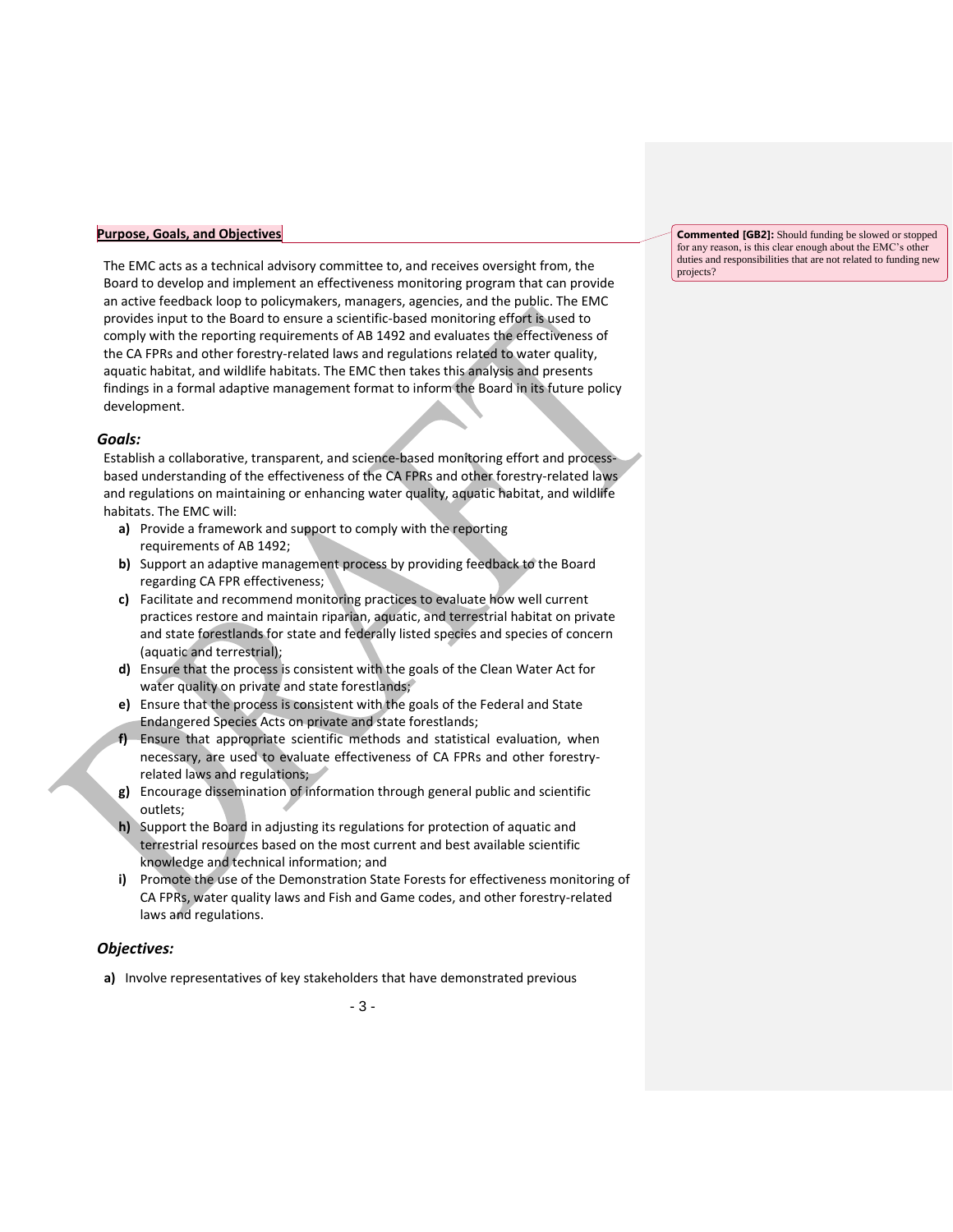collaboration in resource monitoring or scientific studies;

- **b)** Develop an overall monitoring strategic plan or "road map" including:
	- **1.** Catalog and review past and ongoing monitoring project results, encourage continuation of valuable projects/monitoring programs, help guide development of new approaches, and ensure that duplication is limited. The review should state in a hierarchical format the level of existing information for specific watershed and wildlife issues of concern.
	- **2.** Seek, accept and consider questions from stakeholders and the interested public (key areas of concern) about the effectiveness of specific aquatic or terrestrial-related forest practice rules (i.e., ecological performance).
	- **3.** EMC members, in conjunction with the Board, should identify critical monitoring questions that address various EMC goals and objectives.
- **c)** Develop guidance for appropriate scientific methods and statistical analyses to be used to evaluate the effectiveness of CA FPRs.
	- **1.** Increase understanding of the linkage between forest practices and the resource(s) of concern.
	- **2.** Provide guidance for the acceptable level of scientific uncertainty across the broad spectrum of monitoring efforts from small-scale short-term monitoring to long-term replicated studies.
- **d)** Collaboratively develop methods to prioritize monitoring questions, and based on these methods, help select the highest priority projects to monitor.
- **e)** Foster a collaborative scientific atmosphere to build partnerships and relationships. This may help defer or share the costs of monitoring and help build mutual trust and understanding of scientific results.
- **f)** Promote collaborative fact-finding and understanding of scientific results at local, regional, and state levels.
- **g)** Spread awareness of results to stakeholders, decision-makers, and the public through:
	- **1.** Field tours.
	- **2.** Internet availability.
	- **3.** Workshops and conferences.
	- **4.** Scientific journals.
	- **5.** Other user-friendly formats.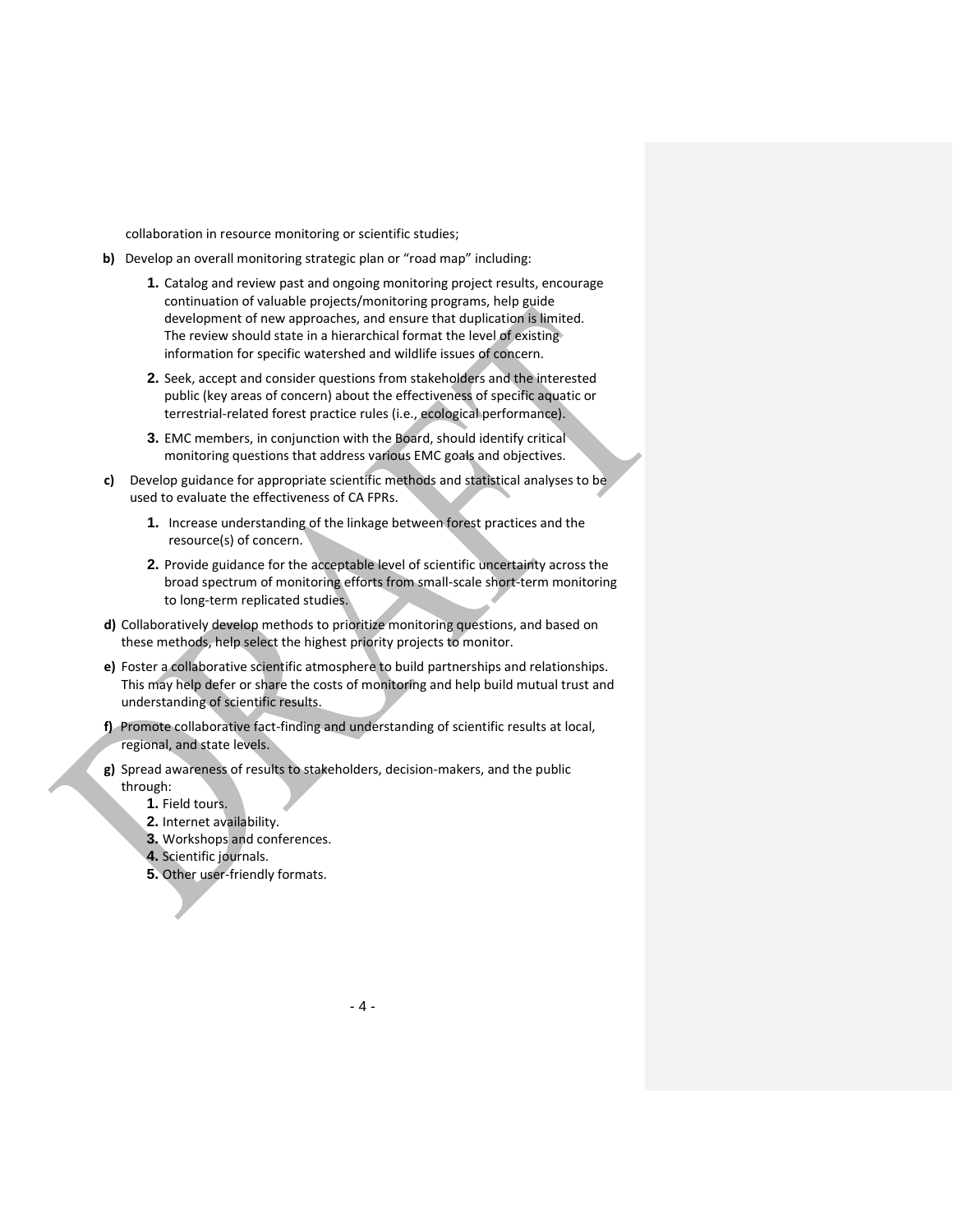#### **Membership and Committee Structure**

#### *Appointment, Representation, and Compensation*

The Board shall appoint EMC members and agency representatives<sup>1</sup> that: (1) have scientific and natural resource professional backgrounds, (2) have demonstrated previous collaboration in resource monitoring or scientific studies, and (3) are willing to serve on the EMC. EMC members may participate in formal votes and agencies may provide no more than one individual to act as a Committee member. Additional persons may serve as agency representatives which function as technical consultants and may not vote. Members should be capable of working collaboratively and developing work products in a timely manner. Members shall be appointed by the Board, with appointees having expertise in hydrology, geology, fluvial geomorphology, aquatic ecology, fisheries, forestry, wildlife management, and/or resource monitoring and sampling. In addition, members shall also have a working knowledge of the CA FPRs and forest management operations on private and state forestlands.

A statement of qualifications shall be required to verify education and field/rule application experience. Members shall be appointed from academia, professional consulting firms, state and federal agencies, private and state forestland owners, and the public. Members should be applied scientists or natural resource professionals with demonstrated previous collaboration in resource monitoring that can also represent a stakeholder group.

There is no compensation for service on this advisory committee, but members shall be reimbursed for their expenses in attending meetings to the extent that the law allows.

## **Duration**

The EMC shall be a permanent Advisory Committee of the Board. The duration for original appointment to this committee was either two, three, or four years (i.e., mixed appointments). After the original term all appointments convert to four year terms.

#### **Co-Chairs**

 $\overline{a}$ 

The Board shall appoint Co-Chairs for four year terms. A Co-Chair will be a member of the Board of Forestry and Fire Protection and CNRA executive organization (including its departments). Alternately, one co-chair may be from either Board of Forestry and Fire Protection OR CNRA executive organization and the other will be selected from the EMC membership.

- 5 - <sup>1</sup> Agency representatives include: Natural Resources Agency, Department of Fish and Wildlife, California Geological Survey, California Department of Forestry and Fire Protection, State and Regional Water Quality Control Boards, National Marine Fisheries Service, USDA Forest Service PSW Research Station, and US Fish and Wildlife Service. Review Team agencies will assign a lead representative and a back-up representative. The Secretary for Natural Resources will be consulted regarding agency representation.

**Commented [GB3]:** Additional text describing the duties of the co-chairs is needed.

**Commented [GB4]:** There was not consensus on whether to maintain this 4 year term or revert to the 2 year term

**Commented [GB5]:** Listening to the meeting audio, it sounds like we left this topic open to further discussion at the next meeting with the following options: 1) 1 member from BOF or CNRA, 1 from EMC

membership 2) 1 member from BOF, 1 member from CNRA

3) 1 member from CNRA, 1 from EMC membership 4) Both positions open to anyone on the EMC

**Commented [SH6R5]:** Need to clarify what we mean by CNRA, There is the executive organization for CNRA and the Departments under the CNRA. Current co- chair is part of the executive organization for CNRA, under the Deputy for forest resources. Do we want to say that one of the co chairs is part of the oversight for the forest resources or allow it to be anyone from the executive organization for CNRA.. The Board is listed under one of the departments as are most of the agencies, except those that are federal.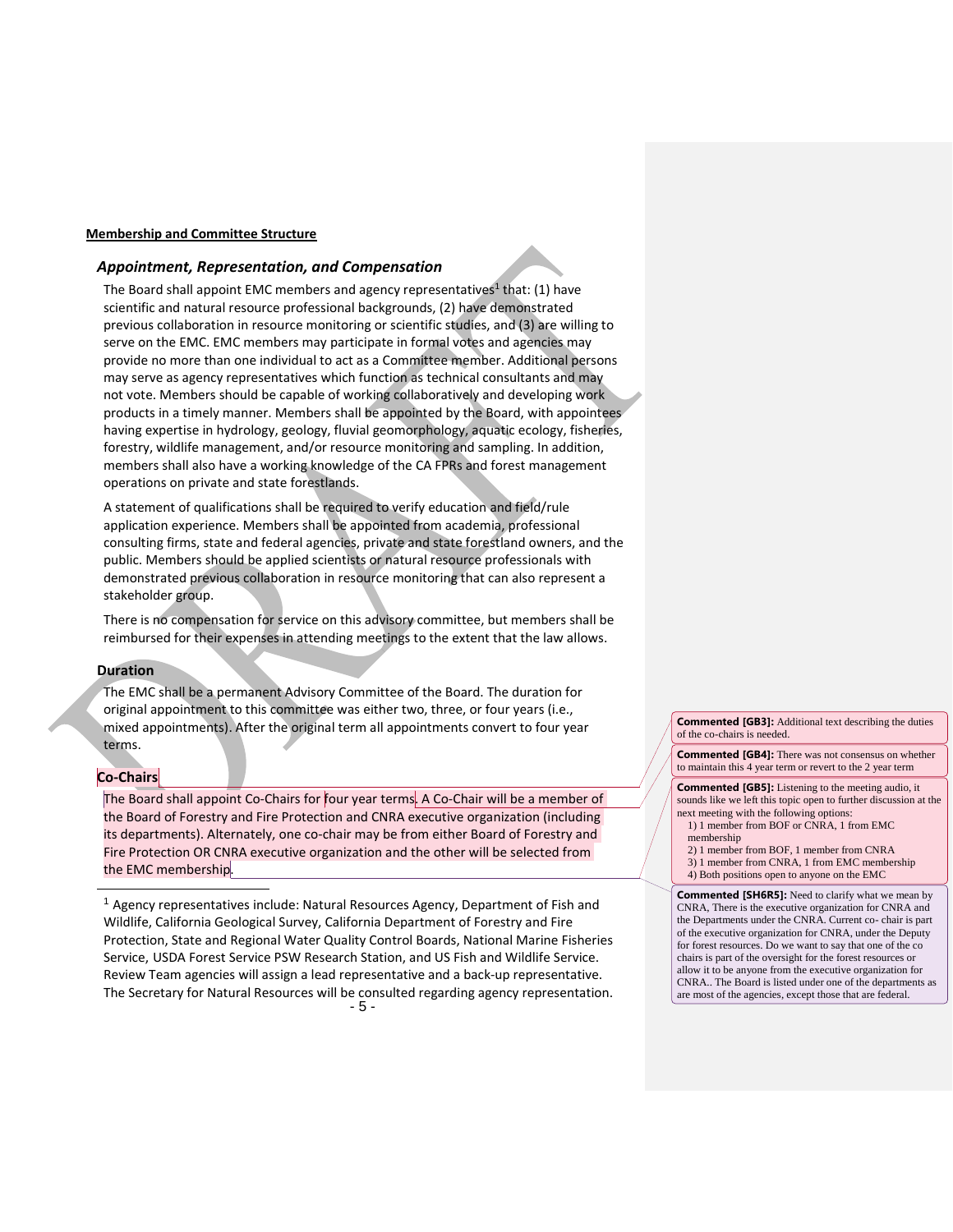The Board shall appoint 2 co chairs for four year terms. One Co- Chair will be a member of the CNRA executive organization and a second will be a member of one of the departments under the direction of the CNRA executive organization (Board of Forestry and Fire Protection, Department of Fish and Wildlife, California Geological Survey, California Department of Forestry and Fire Protection, State and Regional Water Quality Control Boards) The second co- chair may also be selected from these groups or be from a federal agency, or may be selected from any of the public or academic members.

**Commented [SH7]:** Possible new language – rough but this might be a way to clarify what we mean by CNRA.

**Commented [SH8]:** Availability of dedicated BOF staff is at the discretion of the BOF executive office.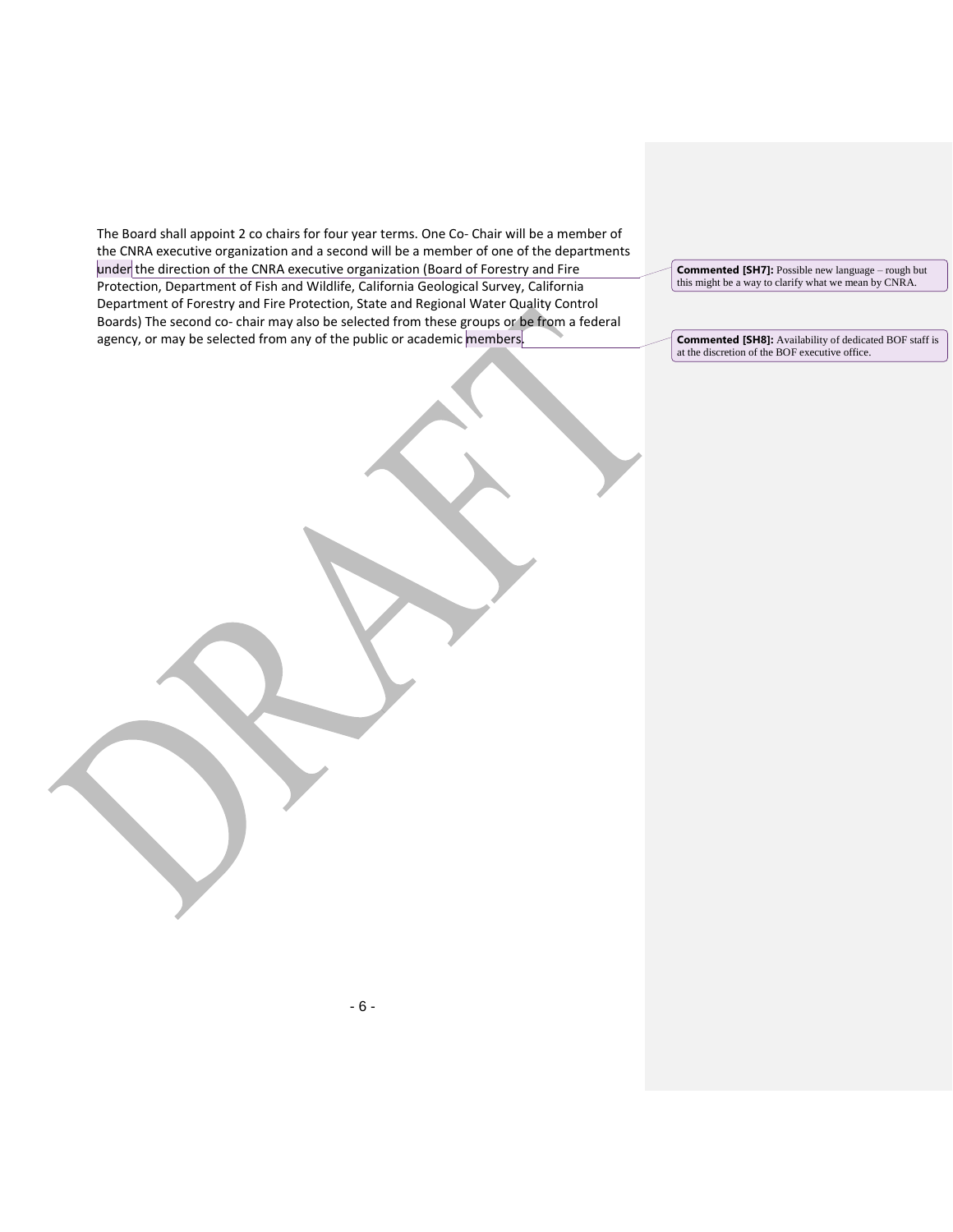## *Meetings*

EMC meetings shall be publicly noticed and will be open to all interested parties, following the Bagley-Keene Open Meeting Act requirements. Meetings are anticipated to occur quarterly in noticed locations, and they will incorporate the use of web-based conferencing where possible. Additional meetings may be scheduled as needed if agree to by a quorum of the voting membership. The EMC Co-Chairs shall invite public comment at specified times during a meeting. The EMC Co-Chairs and Board/CAL FIRE staff shall be responsible for determining meeting times, format, location, and duration. CAL FIRE and/or the Board shall provide staffing for the EMC. Meeting agendas shall be posted on the Board EMC website. Meeting minutes shall be posted on the Board EMC web site.

EMC members shall be required to follow meeting "ground rules" to foster a collaborative scientific-based approach to achieving the stated goals and objectives of the EMC. These include a commitment to:

- (1) Attempt to reach consensus,
- (2) Attend all scheduled meetings,
- (3) Listen carefully and ask questions to better understand unclear issues,
- (4) Have the EMC receive priority attention, staffing, and time,
- (5) Have all EMC members clearly define the purposes and goals of their organizations, and
- (6) Have all EMC members recognize the legitimacy of the goals and differing perspectives of other EMC member organizations.

# *EMC Actions*

The goal will be to have all actions and recommendations made by consensus. Facilitation may be necessary. If failure to reach consensus occurs, the record (i.e., meeting minutes) shall specify the key differences and the reasons consensus could not be reached.

# **Implementation of Effectiveness Monitoring**

# *Funding Proposals to Evaluate Forest Practice Rules and Related Regulations*

A key EMC activity area related to its goals and objectives is to support research targeted at understanding Forest Practice Rule Effectiveness. Funding to support this research, led by the EMC, may come from a combination of sources, including:

- AB 1492 (the lumber tax bill), requiring an evaluation of ecological performance [Sec. 4629.9 (a)(8)(F)], including monitoring the effectiveness of regulations promoting ecological benefits.
- State and private sources.
- Grants.